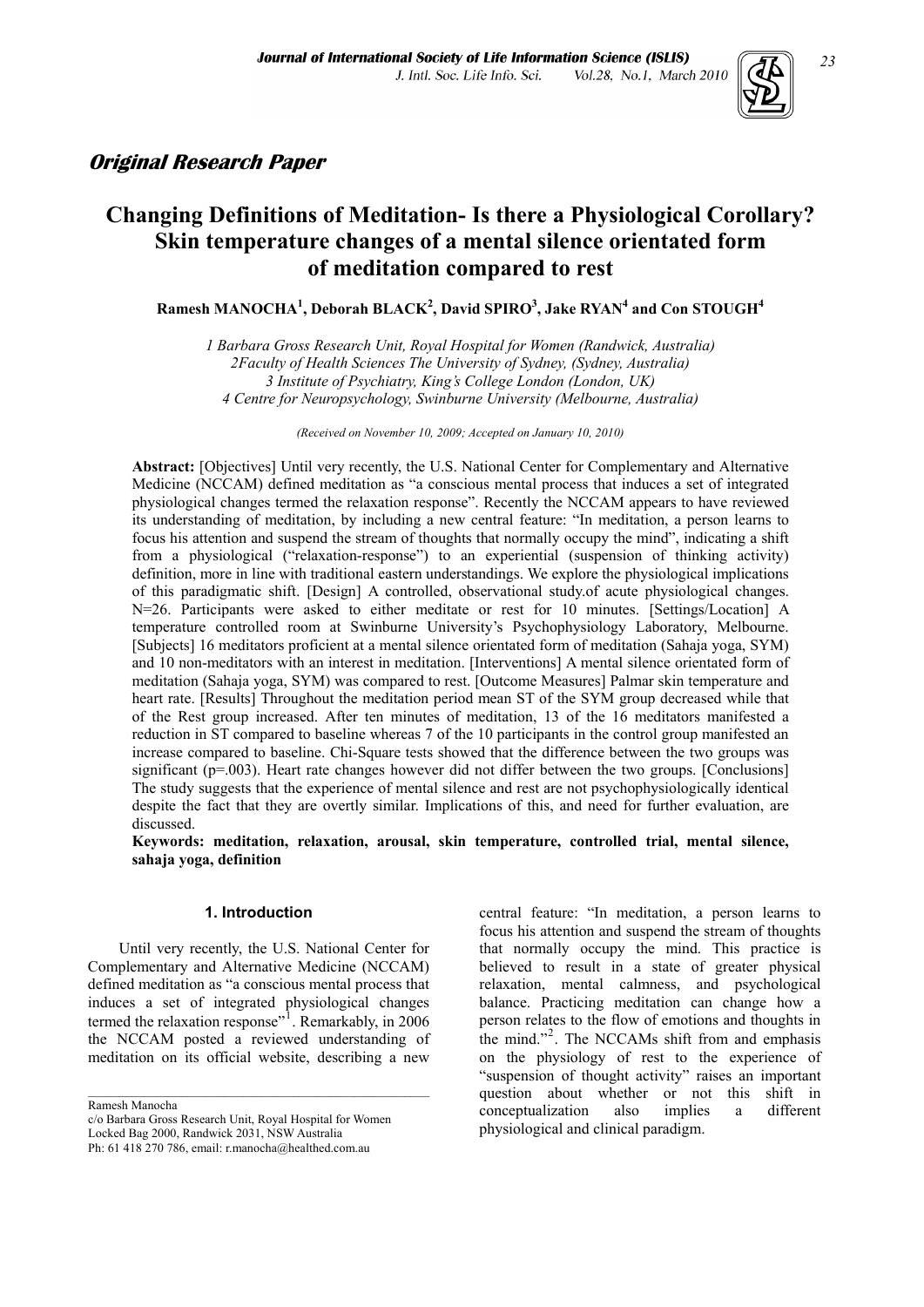

 Interestingly, the critical importance of the "suspension of thought activity" in meditation has been described in a number of traditional eastern treatises. Mascaro, an eminent translator of Eastern spiritual texts, summarises its metaphysical importance: "In the infinite struggle of man to know this world and the universe around him, and also to know the mind that allows him to think, he comes before the simple fact that life is above thought: when he sees a fruit he can think about the fruit but in the end he must eat it if he wants to know its taste: the pleasure and nourishment he may get from eating the fruit is not an act of thought" $3$ . For example, the Upanishads are a collection of ancient spiritual writings from India which are among the first texts to deal with the subject of meditation. In the Kaushitaki Upanishad it is stated "It is not thought which we should know: We should know the thinker"<sup>[4](#page-6-1)</sup>. In the Katha Upanishad "When the five senses and the mind are still, and reason itself rests in silence, then begins the path supreme." <sup>[5](#page-6-1)</sup>. In Patanjali's Yoga Aphorisms, one of the first instructional treatises on yoga and meditation, it is stated "By being aware of the silent void moments pervading the emptiness between thoughts, one can glimpse and expand the skill of thought subjugation which leads to transformation.." <sup>[6](#page-6-1)</sup> . Gynaeshawara, a 12th Century Indian mystic, describes the experience as part of yogic awakening "the imagination subsides, activity becomes calm, and the functions of the body and mind stand still"  $<sup>7</sup>$  $<sup>7</sup>$  $<sup>7</sup>$ .</sup> Non-thought consciousness is not unique to India; the ancient Japanese Rinzai Zen tradition also encompasses the principle, elegantly described in the Koan "What is the sound of one hand clapping?" [8](#page-6-1) .The answer is, of course, that there is no sound and similarly the state of meditation involves no thinking activity. The aim of such a riddle is to challenge the mind into realizing the futility of rational thought, thus triggering a shift of consciousness toward the state of mental silence, described in the Zen tradition as "Satori"<sup>[9](#page-6-1)</sup>.

 As the NCCAM's pre-2006 definition of meditation indicates, the scientific establishment has until recently come to define meditation in terms of the physiological changes that characterize the relaxation response: reductions in heart rate, blood pressure and respiratory rate and increases in skin temperature, skin resistance and alpha wave activity in the brain. So logically it should not be surprising that well-designed trials comparing the therapeutic effects of meditation-orientated practices to relaxation-orientated practices typically fail to demonstrate notable differences<sup>[10](#page-7-0)</sup>

 While the extant literature in the west makes it clear that the physiological changes induced by meditation are not significantly different to those of rest/relaxation we find a report on meditation by Rai, in India which offers contradictory evidence. It describes a series of small exploratory trials of meditation in which heart rate (HR), blood pressure (BP), and respiratory rate (RR) changed in the expected directions associated with reduced arousal but digital skin temperature consistently dropped by almost 2 ºC during a single meditation session. This did not occur in the comparison group, and seemed to become more prominent as meditators became more proficient<sup>[11](#page-7-0)</sup>. The technique evaluated by Rai, called sShaja Yoga meditation (SYM), holds as its central defining feature the experience of "suspension of thought activity" or "mental silence" (Sanskrit: "nirvichara Samadhi" which when translated literally can mean "thoughtless awareness") ie the elimination of unnecessary thought activity while focusing the attention effortlessly on the "present moment" experience.

By way of contrast with Rai's report, our search of the English-speaking scientific literature yielded eight controlled trials assessing the physiology of meditation and its effect on skin temperature (ST) none of which report reductions in that variable: A group of novice TM practitioners showed increases in ST while paradoxically more experienced TM practitioners showed no such change when compared to a group trained in relaxation ; "biofeedback-supported respiratory meditation" led to an increase in digital  $ST<sup>13</sup>$  $ST<sup>13</sup>$  $ST<sup>13</sup>$ ; a significantly larger increase in digital ST occurred during "mantra meditation" than a resting control  $14$ ; when progressive relaxation was compared to a Christianity-based "devotional meditation" within-group increases were reported but no significant difference between the two groups is described<sup>[15](#page-7-0)</sup>. Four other studies reported no significant changes in skin temperature: Ananda Marg  $^{16}$  $^{16}$  $^{16}$ ; a modified Transcendental Meditation (TM) technique<sup>[17](#page-7-0)</sup>; the Relaxation Response<sup>[18](#page-7-0)</sup>; Clinically Standardised Meditation and biofeedback <sup>[19](#page-7-0)</sup>. Importantly, there are no reports in the western literature describing reductions in ST as a result of meditation. It should also be noted that we were unable to find any controlled studies that have assessed the effects of either mindfulness or mental silence styles of meditation on ST.

 Recently, Manocha et al. (2002) conducted a randomized, controlled trial that was specifically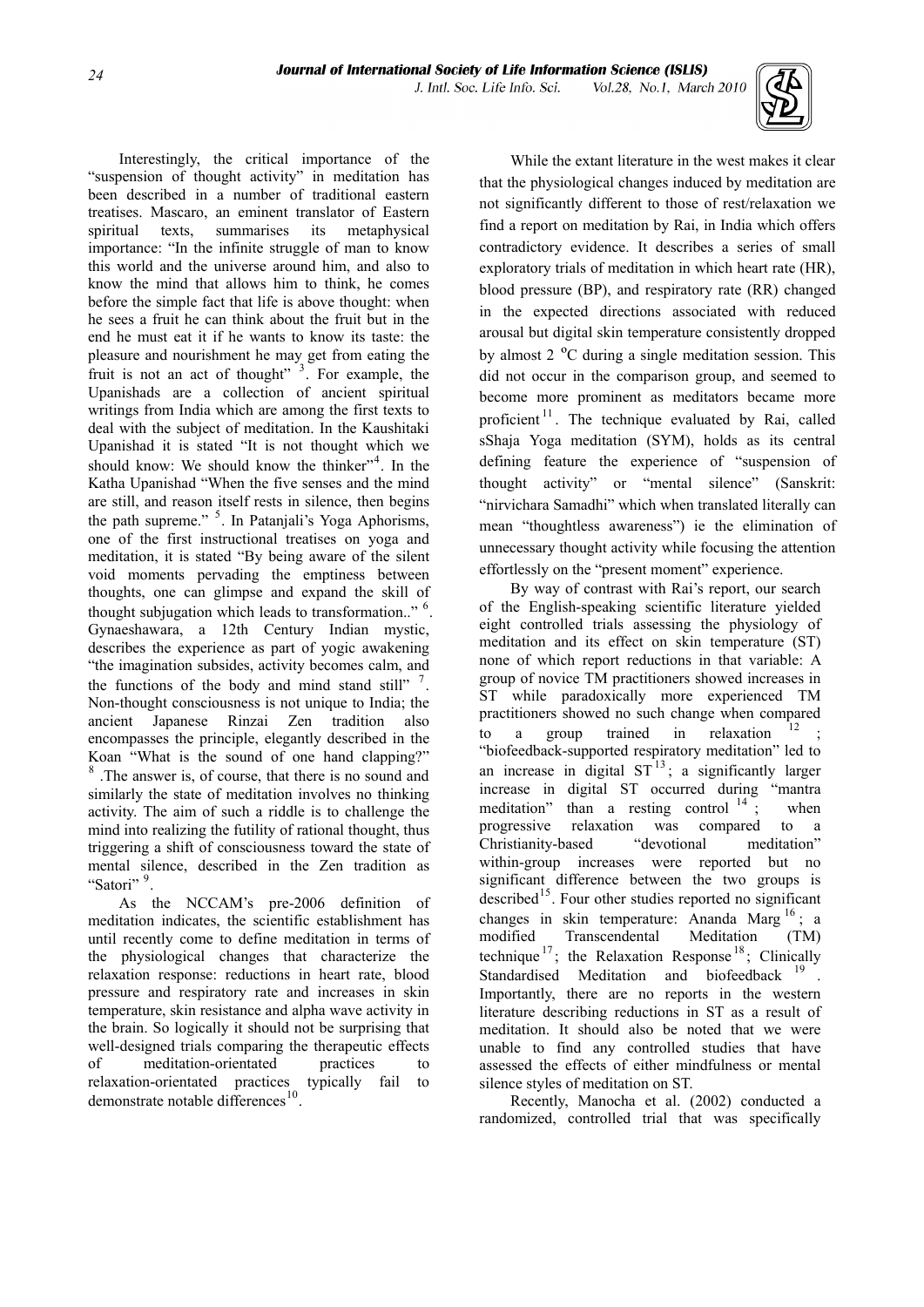

directed at detecting the therapeutic differences between "mental silence" orientated meditation versus relaxation. Here, SYM was used as a "mental silence" orientated intervention and compared to a standard stress management program matched for expectancy and other nonspecific effects in 59 people with moderate to severe asthma. At post-intervention the meditation group demonstrated significant improvements in mood state, aspects of asthma-specific quality of life, and, importantly, airway hyper-responsiveness (AHR), a relatively objective measure of patho-physiological severity. The change in AHR was both clinically and statistically greater in the meditation group, suggesting a differential effect detectable in both objective and subjective dimensions $^{20}$  $^{20}$  $^{20}$ . This contrasts with the only other published RCTs of meditation for asthma: In the first, conducted in 1975, TM was applied as part of the management of 25 asthma sufferers, but no between group comparisons were reported  $2^1$  while in the second, conducted in 1998, a multimodal yoga intervention that included meditative practices was compared to a waiting list control for 17 asthma sufferers. No between-group differences were found at post-intervention<sup>[22](#page-7-0)</sup>. Looking beyond the confines of meditation, a systematic review of RCTS of relaxation therapies for asthma (including progressive relaxation, hypnotherapy, autogenic training, and biofeedback, but not meditation) concluded that there was no evidence for a positive effect on asthma management<sup>[23](#page-7-0)</sup>. Manocha proposed that the findings of this trial may have resulted from fundamental differences between traditional eastern meditative practices, which strictly distinguish meditation as an experience of mental silence from the popular, more loosely defined westernized ideas of meditation as a method aimed at reducing physiological arousal.

 Reflecting the notion that a traditional, mental silence-orientated conceptualization of meditation might have effects distinct from simple reduction of arousal, a well-designed EEG study by Aftanas of established mental silence meditators demonstrated that, first, the practice is associated with reproducible patterns of brain electrical changes and, second, that these patterns meaningfully correlated with participants' self –rating of the specifically-defined subjective experience $^{24}$  $^{24}$  $^{24}$ .

 Summarizing, it can be argued that the NCCAM's shift in definition reflects the contrast between traditional eastern ideas of meditation as a state of transcendent, thought-free awareness and contemporary western scientific ideas of meditation as a form of relaxation. In this context, Manocha's and Aftanas' findings are notable because, first, they use a

traditional eastern, mental silence orientated form of meditation which is conceptually and experientially distinct from the contemporary western understanding of meditation, second, Aftanas' reports that the subjective experience correlates highly with specific patterns of CNS activity, and third, Manocha reports significant therapeutic differences in a well-designed RCT comparison of this form of meditation versus a relaxation-orientated comparator. Since there is evidence to suggest that the conceptual differentiation implied in the NCCAM's changing stance might reflect a biological distinction, further, more direct comparative exploration of these different conceptualizations is certainly warranted. Therefore in this exploratory study, since Rai appears to have identified change in ST as a potentially distinguishing factor, we compare ST changes during mental silence orientated meditation and rest.

# **2. Materials and Methods**

 We compared advanced meditators with a convenience sample of non-meditators of similar age and gender who had strong interest in meditation and were willing to participate in a study about the effects of relaxation and meditation.

 Sixteen SYM practitioners with between 1 and 25 years of experience of daily meditation and 10 novices with no experience of meditation were recruited by advertisement in university newsletters. Exclusion criteria included regular alcohol, tobacco or recreational drug consumption, history of mental illness, current physical illness of any kind, a history of major physical illness and consumption of any regular prescription medication. In order to control for the most important factor, motivation, the novices were specifically selected for a high interest in learning meditation. Potential participants were promised that after the study they would be given a series of free instructional lessons in meditation.

 Participants sat in a moderately sized, quiet, climate-controlled room in a comfortable chair. The subjects were connected to the various sensors and then allowed to be become acquainted with the environment for 30 minutes, after which time a research assistant asked them if they were ready to commence the data collection session. When the participants indicated that they were ready, the lights were dimmed and the volunteers commenced either meditation or relaxation by closing their eyes.

 They were asked to either meditate or relax as best they could for the next 10 to 15 minutes. This time frame was selected because our preliminary trials found that meditators had difficulty sustaining the mental silence state for much longer in the laboratory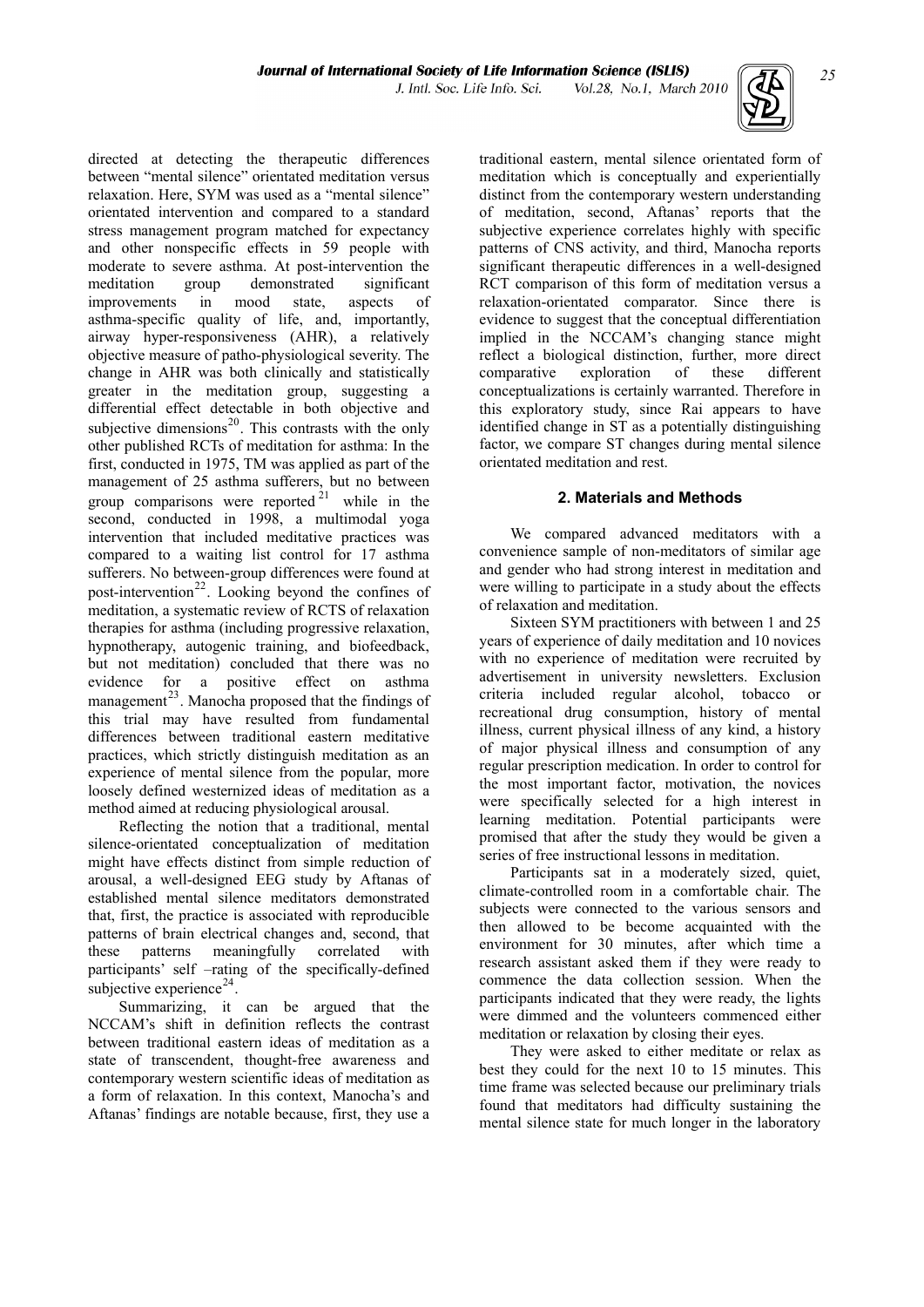

environment. At the end of the meditation or rest session, participants opened their eyes to indicate that they had finished.

 ST was measured with a thermistor sensor affixed to the palm of the nondominant hand. The thermistor was calibrated and accurate to  $0.10\text{°C}$ . HR was measured by a standard WR413 pulse oximeter. The change in skin temperature from baseline at each 60 second interval was calculated. Pulse oximeter with sensor placed on the middle finger of participants' dominant hands. HR was recorded every 7 seconds and ST every 60 seconds.

 Subjects were asked to give a general rating with regard to how they relaxed they felt at the beginning and at the end of the relaxation/meditation session using a linear analog scale. For the meditators the minimum value on the scale equated with normal thinking activity and the maximum value equated with profound mental silence.

#### **3. Results**

 Between the two groups There were no statistically significant differences in age, relative proportion of males/females or baseline ST and HR

 As the meditation session progressed mean ST of the two groups changed such that the rest group's mean ST progressively increased compared to baseline whereas the SYM's mean ST decreased compared to baseline (**Fig. 1**).

#### **Table 1 Baseline Values. Age in years, HR in beats per minute, skin temp in degrees Celsius**

|               | Controls    | Meditators | P value                              |
|---------------|-------------|------------|--------------------------------------|
| Mean Age (sd) | 28.5(7.8)   | 29.0(8.2)  | $P = 887$<br>$(t=.144, df=25)$       |
| Sex (% male)  | 63.6%       | 62.5%      | $P = 952$<br>$(\chi^2 = .004, df=1)$ |
| $HR$ (sd)     | 69.9 (15.2) | 72.3(9.5)  | $P = 635$<br>$(t= 481, df=23)$       |
| ST (sd)       | 31.8(1.4)   | 30.9(2.4)  | $P = 290$<br>(t=1.08, df=24)         |



#### **Fig. 1 Skin Temperature Change Compared to Baseline During Meditation**

X axis= time in minutes, Y axis= change degrees Celsius compared to baseline, triangle=rest group, square=SYM group

 As this was an exploratory study the primary aim of analysis was to determine the direction of ST change that each subject manifested and whether or not there was any difference between the two groups in terms of this. Therefore we compared the number of subjects whose ST increased or decreased compared to baseline in each group at the end of the meditation session ie. Time  $(T)=10$  minutes.

 At T= 10 minutes, 13 of the 16 meditators manifested a reduction in ST compared to their baseline value and 3 manifested an increase. Whereas in the rest group only 2 manifested a reduction, 7 manifested an increase in ST and 1 manifested no change.

(**Table 1**). In line with our hypothesis, and to facilitate statistical comparison, we classified subjects whose ST decreased during the meditation session as one category (ie comprising those whose ST changed in the opposite direction to that predicted by the reduced arousal model of meditation) and subjects whose a ST either increased or did not change as the opposing category (ie comprising those whose ST changed in the same direction predicted by the reduced arousal model of meditation, and the extant literature). We then compared the relative proportions of subjects in each of these categories between the two groups. 81.3% of meditators manifested a decrease in ST whereas only 20% of rest subjects manifested a decrease in ST. Statistical comparison using Chi-Square tests between these two categories and between the two groups showed that the difference between the two groups was significant  $(p=0.003)$ . (**Table 2**)

|  | Table 2 Cross tabulation of Group by Difference |  |  |
|--|-------------------------------------------------|--|--|
|--|-------------------------------------------------|--|--|

| Group      | N who manifested<br>ST decrease | N who manifested ST<br>increase |  |
|------------|---------------------------------|---------------------------------|--|
| <b>SYM</b> | 13 (81.3%)                      | $3(18.8\%)$                     |  |
| Rest       | $2(20.0\%)$                     | $8(80.0\%)$                     |  |

 HR did not change consistently in any direction in either of the groups.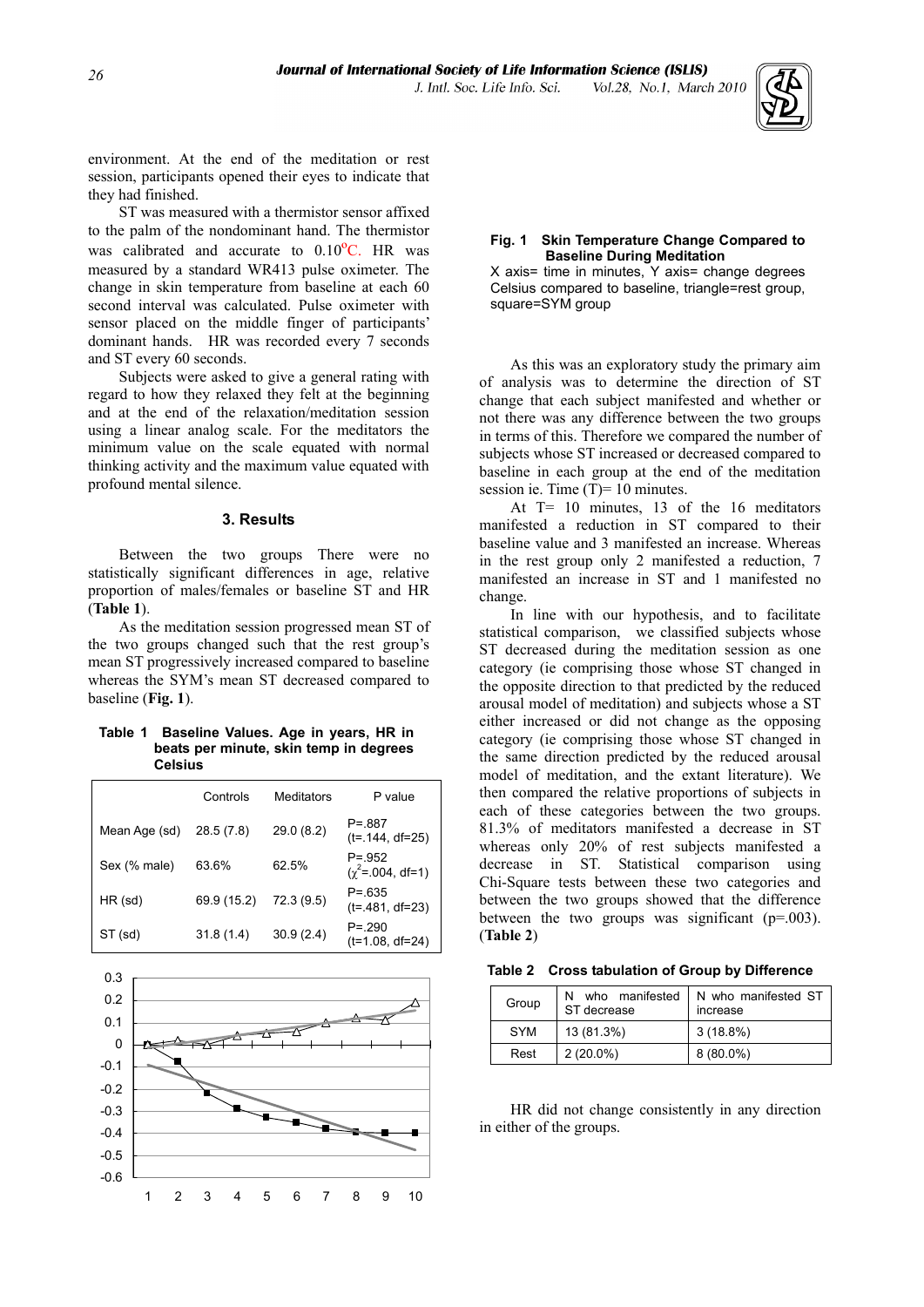

 All subjects in both groups indicated that they felt more relaxed/meditative at the end of the session compared to the beginning. Degree of mental silence on the linear analog scale correlated significantly with degree of ST reduction in the meditator group (r=0.65, p<.05). Degree of relaxation experience did not correlate significantly with the degree of ST increase in the rest group.

# **4. Discussion**

Early studies of meditation suggested that basic physiological parameters could change quite dramatically in a single meditation session<sup>[25](#page-8-0)</sup>, and this triggered considerable enthusiasm for meditation as a potentially unique self-control strategy. Later, however, high quality experimental physiological studies demonstrated minimal differences between meditation and other methods of reducing arousal, and researchers became much more cautious in their enthusiasm for this intervention  $2^6 \tcdot 2^7$ . Similarly, [randomized, controlled, clinical trials of meditation](#page-8-0)  [have demonstrated minimal differences between](#page-8-0)  [meditation and appropriately selected controls,](#page-8-0)  [implying that while meditation may be clinically](#page-8-0)  [useful, it has no consistent features compared to](#page-8-0)  [rest/relaxation](#page-8-0)<sup>28</sup>. Despite the scientific establishment's [disaffection, surveys](#page-8-0)  $^{29}$  [and media attention](#page-8-0)  $^{30}$  clearly [show that the community's enthusiasm for meditation](#page-8-0)  [continues to grow.](#page-8-0) 

 Yet in this study, both groups of subjects performed tasks that ostensibly resembled relaxation and that would be conventionally explained as conducive to reducing arousal. Moreover, both groups reported subjective experiences which are consistent with reduced arousal. The reduced arousal model, and indeed empirical evidence, predicts that both groups should manifest similar physiological changes, with ST increasing. Our study found that ST moved in opposite directions despite the fact that the HR changes in the two groups did not differ across the duration of the task; The resting group's skin temperature changes were consistent with reduced arousal, but the mental silence group's were not. Thus, the changes produced by the meditation seem to reflect a pattern of selective arousal/de-arousal that is distinct from simple rest.

 Importantly, the findings of this study are in agreement with Rai's report. Therefore both this study and Rai's report are in contradiction with the extant scientific literature, counterintuitive at least from a western scientific perspective and are not easily explained in terms of simple, global reductions in arousal. They suggest that a mental silence orientated meditation may be physiologically distinguishable from rest

 In this context, the findings of Manocha's asthma trial warrant more detailed consideration. There are a number of theoretical difficulties associated with conventional understandings of meditation and relaxation, its influence on the autonomic nervous system (ANS), and its role in asthma management. For instance, relaxation strategies, in which meditation is conventionally included, are thought to reduce sympathetic tone and increase parasympathetic tone (i.e. reduce physiological arousal). Theoretically, however, reduced sympathetic tone should antagonize bronchodilation and, therefore, worsen symptoms and yet the experience of clinicians and scientific evidence suggests that stress (and other arousal increasing factors) often worsens asthma symptoms [31](#page-8-0), [32](#page-8-0). The notion that, since clinical experience has found that stress worsens asthma symptoms, stress reduction strategies should improve asthma symptoms is a consensus logic that is also challenged by the evidence. For instance, a comprehensive review of relaxation therapies for asthma by Huntley found that there was no clinical advantage in adding any form of relaxation to the management regime. Yet, despite all these contradictions Manocha reports significant changes not only in symptomatology but also in direct measures of disease severity when using a mental silence form of meditation. Perhaps a selective activation/deactivation of the ANS may better explain both the clinical and physiological phenomena associated with this approach to meditation and its effects in asthma.

 The health benefits of meditation are frequently associated with traditional Eastern ideas of yogic physiology such as chakras, nadis and energies like kundalini. The founder of SYM explains the phenomenon using a similar "yogic physiology" paradigm  $33$ . Rai asserts that these ideas correlate closely with modern physiological understandings of the Autonomic Nervous System but that SYM somehow elicits a unique pattern of activity within this system $34$ .

 EEG studies suggest that different approaches to meditation have different neurophysiological bases. For example, a study of advanced Tibettan Buddhist meditators reported large increases in 40Hz gamma power in the meditative state<sup>[35](#page-8-0)</sup> and it is also advanced Tibetan meditators whom Benson described as manifesting considerable increases in ST. Whereas Aftanas's EEG study of advanced mental silence meditation practitioners [36](#page-8-0) reported that midline alpha-theta power, rather than gamma power, increased strongly in direct positive correlation with self reported meditative experience and negative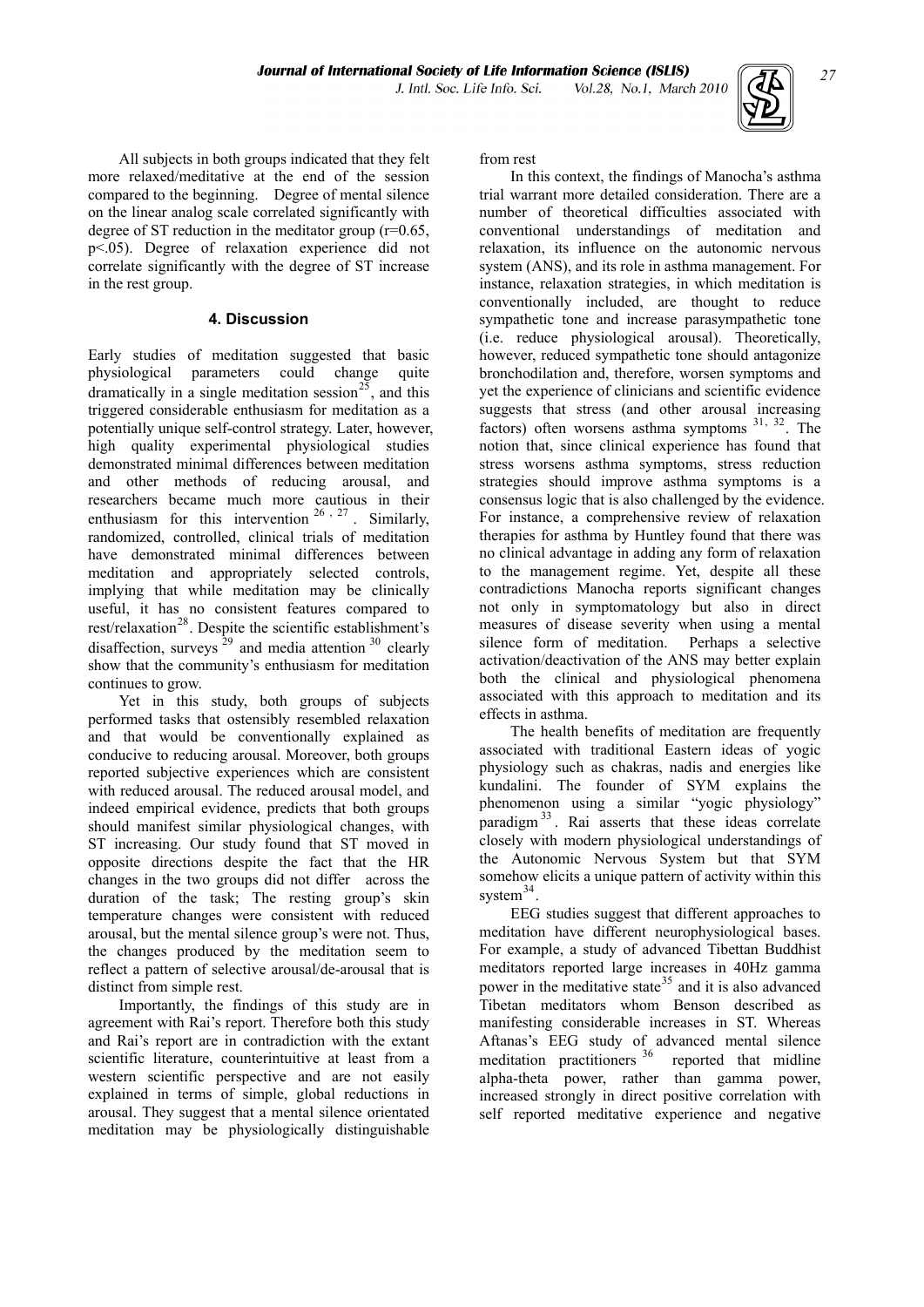

correlation with thought appearance rates.

 Mental silence is the defining feature of SYM and arises as a result of the meditator's ability to not only avoid initiating thoughts that may arise as a reaction to events (as in mindfulness  $37$ ) but to completely eliminate even the "background mental noise". In other words, mindfulness may be defined as a state in which one passively observes the ebb and flow of thoughts while not getting involved with them, the SYM practitioner seeks to unite their awareness with the "space between the thoughts" and then expand this dimension of the meditative experience, reaching a unique clarity of awareness. Hence the definition of SYM is orientated around a specific state of consciousness and is therefore "experience-orientated" rather than "attention-orientated" (as in mindfulness) or "relaxation-orientated" ( as in Benson's Relaxation Response<sup>[38](#page-8-0)</sup>). It is important to note here that we are not suggesting that any particular technique is superior to any other, merely the possibility that the mental silence definition might provide a convenient framework to categorise various techniques as we search form meaningful ways to understand this particular independent variable.

 Goleman posits the notion that meditative styles might be classified into two types, mindfulness and concentrative, depending on how attention is directed during meditation [39](#page-8-0) while Andresen suggests that these two categories might be better understood as two poles on a continuum upon which most other meditative techniques can be positioned<sup>40</sup>. On the other hand Cahn acknowledges the limitations of this taxonomy and raises the possibility that a different way of categorizing techniques may be according to the underlying experience that the various techniques aim to elicit $4<sup>1</sup>$ . In this context mindfulness and mental sielnce may belong to similar places on the physiological and clinical spectrum whereas relaxation orientated methods might belong to an entirely different part of that spectrum.

 In general, meditation's mechanism of action is thought to primarily involve its ability to reduce stress. There are two main theories about how meditation reduces stress: First, by reducing somatic-arousal<sup>42</sup>, thereby reducing reactivity of the individual to environmental stressors, and , second, by altering the individual's cognitive appraisal of and perceived self efficacy with regard to stressors  $43^{\circ}$ ,  $44$ . The mechanisms by which the mental silence experience exerts its purported clinical effects are unclear. Notably, practitioners of SYM consistently report that the state of inner silence spontaneously gives rise to concomitant phenomena such as a natural focusing of

attention, a sense of mental wellness and therefore elimination of negative affect and improved physical health. Although mental activity has been eliminated it can be initiated at any time with the added advantage that the "background mental noise" no longer hinders cognitive activity. The idea that this constellation of changes might occur "spontaneously" implies that involuntary pathways are at least partly involved even at the higher function level. By completely eliminating background mental noise, the meditator probably increases internal and external awareness and therefore somehow achieves more veridical perception, reduce negative affect and improve vitality and coping, as is hypothesized with mindfulness 45. Given that the mental silence experience may be associated with a specific pattern of activity in both the CNS and ANS, more complex, as yet unknown mechanisms may await discovery.

 Assume for argument's sake that the physiological differences apparently demonstrated here between SYM and rest reflect the conceptual differences between meditation as mental silence and meditation as relaxation. This may then support Manocha's explanation for the significant outcomes reported in the asthma trial previously mentioned while also explaining why other trials of meditation, relaxation and biofeedback did not generate similar outcomes for the same condition. One might therefore speculate that the difficulties faced by researchers trying to identify a consistent difference between meditation and rest may be related to western scientists' (mis)understanding of the phenomena as a method of inducing the relaxation response (the NCCAM's pre-2006 definition) rather than as a specific experiential state, the traditional eastern idea of "mental silence" (more or less implied in the NCCAM's new definition). Thus, although eastern and western ideas of meditation may seem externally similar (as might meditation and relaxation) and may initially share a number of physiological similarities, a measurable physiological distinction may occur in association with the onset of the mental silence experience. The degree to which this physiological distinction explains the differing clinical effects between traditional and contemporary ideas of meditation and relaxation remains to be determined. Manocha's asthma trial however clearly suggests that the distinction may have considerable clinical relevance.

 Perhaps popular perceptions of meditation as being good for health are based on traditional eastern notions of the practice involving the mental silence experience, which have formed the basis of traditional anecdote and folklore, whereas the contemporary scientific understanding of meditation is based on the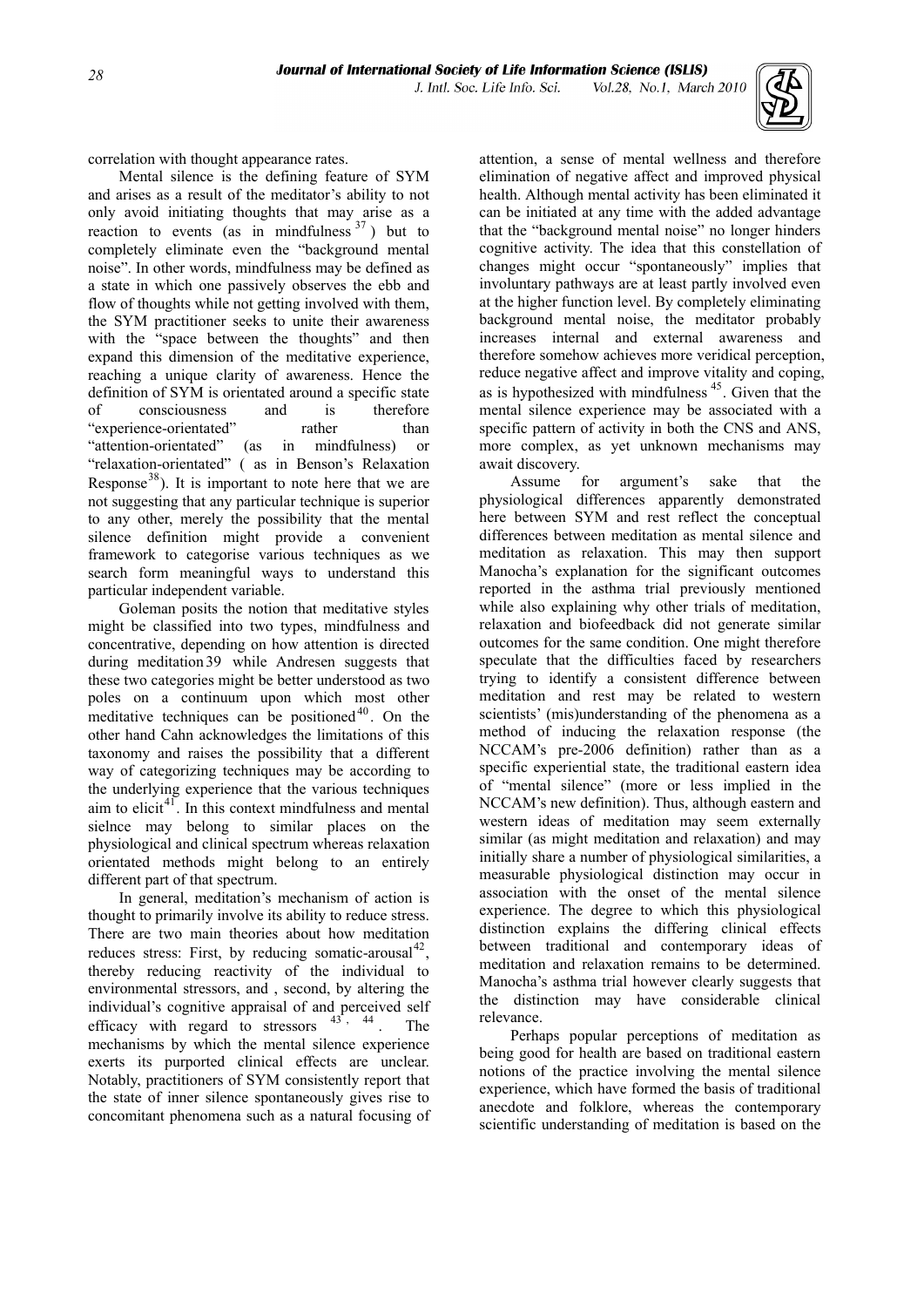-

western notion of psychophysiological equivalence with rest/relaxation. Does the lack of emphasis on the mental silence experience in contemporary scientific understandings of meditation offer an explanation for its poor performance in experimental conditions and hence the discrepancy between popular perception and current scientific facts?

 Practitioners of this technique described a subjective sense of cooling of the hands during meditation. The objective ST measures appear to support this. While the skin temperature changes appear real, to what degree are they the result of suggestion/self regulation as opposed to meditation specifically? A review by  $\text{King}^{46}$  reported that biofeedback has been shown to induce both increases and decreases of skin temperature. Although the changes induced by biofeedback are generally small and more commonly involve increases in skin temperature, reductions in skin temperature are also consistently achievable. In addition, the empirical evidence for reducing skin temperature by self regulation (unassisted by biofeedback), although less consistent, also suggests that such changes might be achievable. The fact that the meditators in this trial were long-term practitioners raises the possibility that they may be a subgroup highly selected for their ability to voluntarily induce such changes. On the other hand, regarding techniques that are similar but not labeled as meditation, Credidio (1982)<sup>47</sup> attempted to produce a patterned biofeedback response that mimicked the multiple changes associated with reduced physiological arousal. The study failed to produce a combined electromyograph (EMG) reduction and ST increase, suggesting that the achievement of the full constellation of changes in multiple parameters reported in the trials of Rai, Manocha and Aftanas would be very difficult to achieve.

# **5. Conclusion**

<span id="page-6-1"></span><span id="page-6-0"></span> Perhaps because of the rising popularity of techniques such as mindfulness and the more eastern ideas about meditation that it embodies, in 2006 the NCCAM revised its definition to include the idea of "suspension of usual thought activity" and to de-emphasize the significance of relaxation, raising important questions about whether or not this shift in conceptualization may also imply a different biological paradigm as well. This study is unique as it compares the physiological differences between the two conceptually different taxonomies of meditation that the NCCAM's change in definition implies. It provides preliminary support for a distinction between mental silence orientated meditation and rest with

promising implications for the field of meditation research.

 Further research is necessary to determine whether or not this distinction might have practical implications for health professionals. Larger studies with both multiple control groups and multiple measures are needed to further assess, first, whether or not the changes in ST are a specific effect relating to the experience of mental silence, and, second, the precise relationship between these physiological changes and the apparent therapeutic effects reported in other studies of mental silence orientated meditation.

## **Acknowledgements**

 The authors gratefully acknowledge the Swinburne University's Psychophysiology Laboratory and the Sahaja Yoga meditators of Australia who offered their support without charge. The authors also acknowledge the founder of the modern Sahaja Yoga technique, Shri Mataji Nirmala Devi, who permits its use in scientific research on the proviso that it not be commercialized. The authors did not develop the Sahaja Yoga method and declare that they have no financial conflict of interest in this study

## **References**

- 1 National Center for Complementary and Alternative Medicine (2004, October). *Backgrounder: Mind body medicine: An overview.* www.nccam.nih.gov, Accessed July, 2005.<br><sup>2</sup> *NCCAM Publication No.D308, Backgrounder:*
- *Meditation for Health Purposes*
- http://nccam.nih.gov/health/meditation/, accessed Feb, 2006.
- Mascaro, J. *The Upanishads, Introduction*, Penguin Classics, London, 1965. 4 Mascaro, J. *The Upanishads*, Penguin Classics,
- London, Kaushitaki Updanishad p107, 1965.<br>
<sup>5</sup> Mascaro, L*The Upgnishads, Katha Updanis*
- Mascaro, J. *The Upanishads, Katha Updanishad*, Penguin Classics, London. p65. 1965.
- Messenger, C. *Yoga Sutras of Patanjali Translation by Chester Messenger.* from http://reluctant-messenger.com/yoga-sutras.htm, accessed 2006.
- Yardi, M. R.: Gynaeshwara, Bhartaya Vidya Bhavan, Bonbay, 2nd ed, 1995.
- Hoffmann, Y. (Translator): *The Sound of the One Hand; 281 Zen Koans with Answers*. New York, NY,
- U.S.A. Basic Books, 1975. 9 Littleton, S. C.: *Eastern Wisdom an Illustrated Guide to the Religions and Philosophies of the East*. New York: Henery Holt and Company, 1996.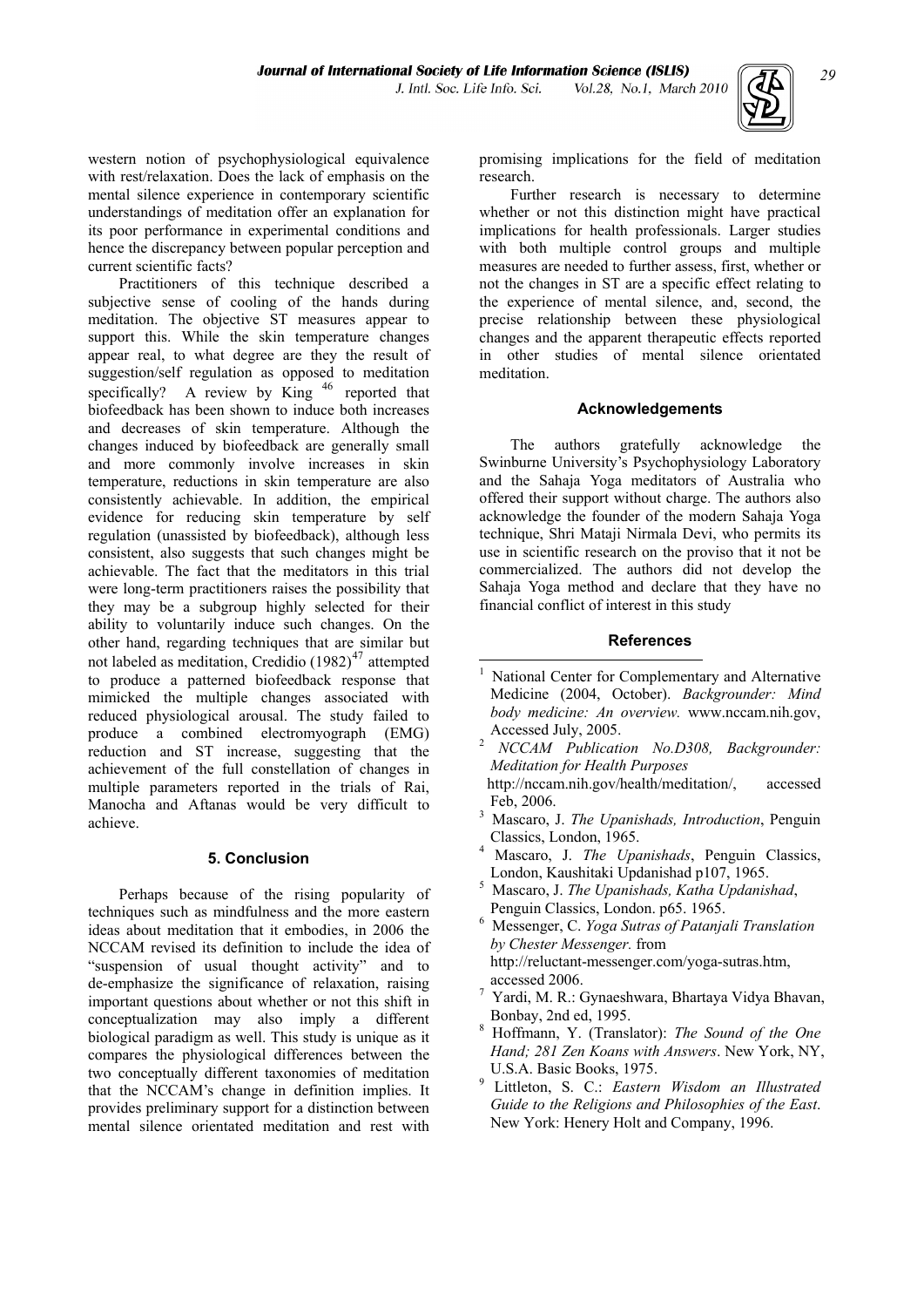1



 $10\,$ Holmes, D. S.: Meditation and somatic arousal reduction: A review of the experimental evidence. In M. West (Ed.). *The psychology of meditation*.

Clarendon: Oxford University Press, 1984. 11 Rai, U. C.: *Medical Science Enlightened: physiological effects of Sahaja Yoga on the human* 

- *body*, Life Eternal Trust, London, New-York, 1993.<br><sup>12</sup> Cauthen, N. R., & Praymak, C. A.: Meditation vs relaxation: An examination of the physiological effects of relaxation training and different levels of experience with meditation. *Journal of Clinical Psychology*, **45**, 496–497, 1977.<br><sup>13</sup> Zeier, H.: Arousal reduction with
- biofeedback-supported respiratory meditation. *Biofeedback & Self Regulation*, **9**(4), 497–508, 1984. 14 Delmonte, M. M.: Effects of expectancy on
- physiological responsivity in novice meditators,
- *Biological Psychology*, **21**, 107–12, 1985.<br><sup>15</sup> Carlson, C. R., Bacaseta, P. E., & Simanton D. A.: A controlled evaluation of devotional meditation and progressive relaxation. *Journal of Psychology and*
- *Theology*, **16**(4), 362–368, 1988.<br><sup>16</sup> Elson B. D., Hauri P., & Cunis D.: Physiological Changes in Yoga Meditation. *Psychophysiology*, **14**(1), 52-57, 1977.<br><sup>17</sup> Fee, R. A., & Girdano, D.A.: The relative
- effectiveness of three techniques to induce the trophotropic response. *Biofeedback & Self*
- *Regulation*, **3**, 145–157, 1978.<br><sup>18</sup> Bahrke, M., & Morgan, W.: Anxiety reduction following exercise and meditation. *Cognitive*
- *Therapy and Research*, **2**, 323–333, 1978.<br><sup>19</sup> Credidio, S. G.: Comparative effectiveness of pattened biofeedback vs meditation training on EMG and skin temperature changes. *Behaviour Research*
- *& Therapy*, **20**, 233–241, 1982. 20 Manocha, R., Marks, G. B., Kenchington, P., Peters, D., & Salome, C.M.: Sahaja yoga in the management of moderate to severe asthma: a randomised controlled trial. *Thorax*, **57**, 110–115,
- <span id="page-7-0"></span>2002. 21 Wilson, A. F., Honsberge,r R., Chiu, J. T., & Novey, H. S. Transcendental meditation and asthma.
- *Respiration*, **32**(1), 74–80, 1975.<br><sup>22</sup> Vedanthan, P. K., Kesavalu, L. N., Murthy, K. C., Duvall, K., Hall, M. J., Baker, S., & Nagarathna, S. Clinical study of yoga techniques in university students with asthma: a controlled study. *Allergy &*
- *Asthma Proceedings*, **19**(1), 3 –9, 1998. 23 Huntley A., White A. R., & Ernst E.: Relaxation therapies for asthma: *A Systematic review. Thorax*,
- **<sup>57</sup>**, 127–131, 2002. 24 Aftanas, L. I., & Golocheikine, S. A.: Human anterior and frontal midline theta and lower alpha

reflect emotionally positive state and internalized attention: high-resolution EEG investigation of

- meditation. *Neuroscience Letters*, **310**, 57–60, 2001.<br><sup>5</sup> Wallace, R. K.: Physiological effects of transcendental meditation. *Science*, **167**(926), 1751
- –1754, 1970.<br><sup>26</sup> Fenwick P. B., Donaldson S., Gillis L., Bushman J., Fenton G. W., Perry I., Tilsley C., & Serafinowicz, H.: Metabolic and EEG Changes during Transcendental Meditation: An Explanation.
- *Biological Psychology* **<sup>5</sup>**, 101–118, 1977. 27 Holmes, D. S.: Meditation and somatic arousal reduction: A review of the experimental evidence. In M. West (Ed.). The psychology of meditation.
- Clarendon: Oxford University Press, 1984. 28 Canter, P. H.: The therapeutic effects of meditation.
- *British Medical Journal*, 326, 1049–1050, 2003. 29 Wolsko, P. M., Eisenberg, D. M., Davis, R. B., & Phillips, R. S.: Use of mind-body medical therapies: Results of a national survey. *Journal of General*
- *Internal Medicine*, **19**(1), 43–50, 2004. 30 Stein, J.: Just say Om. *Time Magazine*, August 4, 2003.<br><sup>31</sup> Ritz, T.: Probing the psychophysiology of the
- airways: physical activity, experienced emotion, and facially expressed emotion. *Psychophysiology*, **41**(6), 809 –21, 2004.<br><sup>32</sup> Rietveld, S., Everaerd, W., & Creer, T. L.:
- Stress-induced asthma: a review of research and potential mechanisms. *Clinical & Experimental*
- *Allergy*, **30**(8), 1058 –66, 2000. 33 Devi HHSM: Metamodern era. Mumbai; Ritana
- Press, 2000. 34 Rai, U. C.: *Medical Science Enlightened: physiological effects of Sahaja Yoga on the human*
- *body*. Life Eternal Trust, London, New-York, 1993. 35 Lutz, A., Greischar, L. L., Rawlings, N. B., Ricard, M., & Davidson, R. J.: Long-term meditators self-induced high-amplitude gamma synchrony during mental practice. *Proceedings of the National Academy of Sciences*, **101**, 16369–16373, 2004. 36 Aftanas, L. I., & Golocheikine, S. A.: Human
- anterior and frontal midline theta and lower alpha reflect emotionally positive state and internalized attention: high-resolution EEG investigation of
- meditation. *Neuroscience Letters*, **310**, 57–60, 2001.<br><sup>37</sup> Kabat-Zinn J.: Full catastrophe living: Using the wisdom of your body and mind to face stress, pain.
- and illness, Dell Publishing, New York,1990. 38 Benson, H., Beary, J. F. & Carol, M. P.: The
- relaxation response. *Psychiatry*, **37**: 37-46, 1974. 39 Goleman, D. J.: *The meditative mind: Varieties of meditative experience*. New York: Penguin Putnam, 1996.